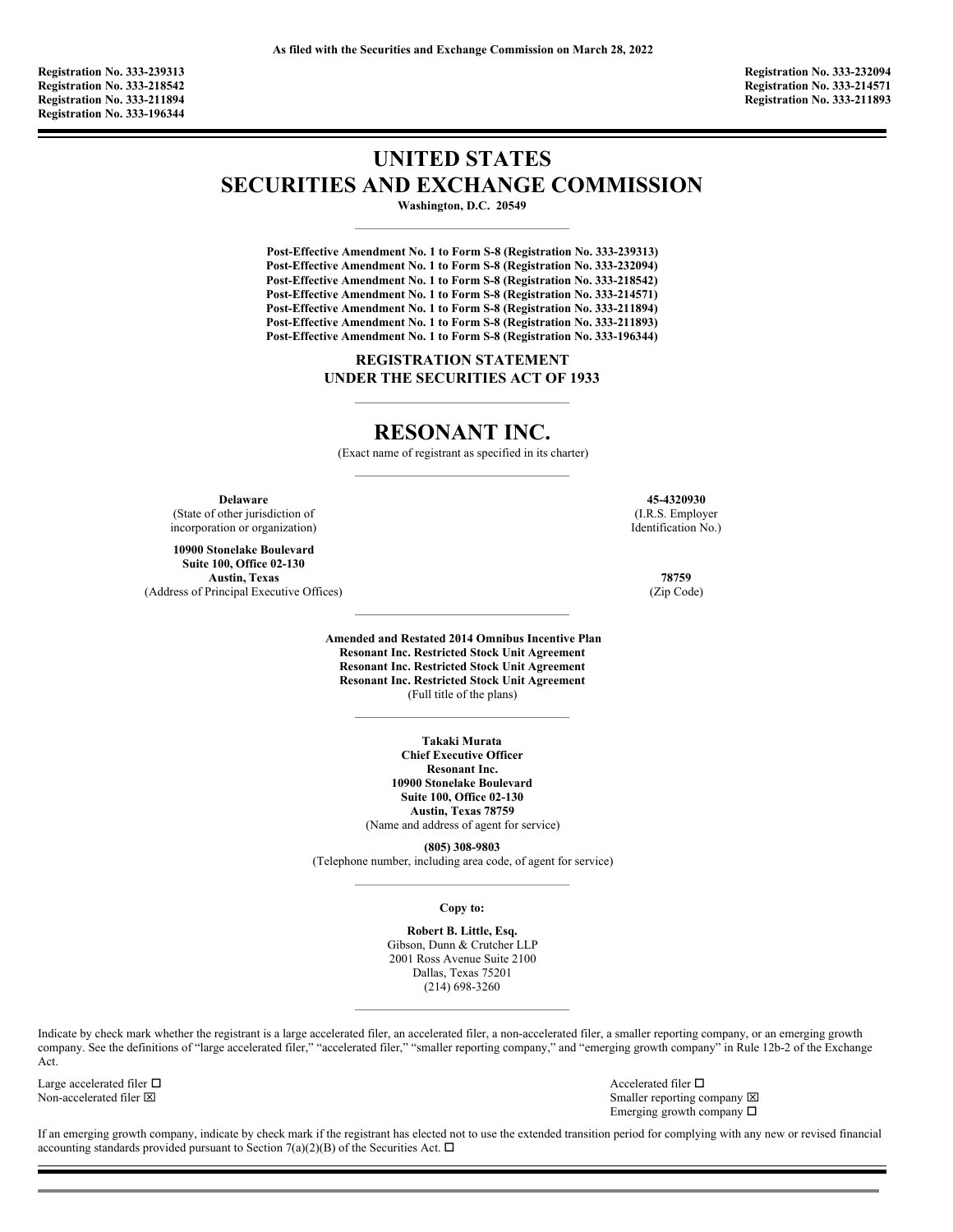#### **Explanatory Note**

Resonant Inc. (the "*Registrant*") hereby amends the following Registration Statements on Form S-8 (the "*Prior Registration Statements*") to withdraw from registration any and all securities of the Registrant registered thereunder (the "*Securities*") which have not been sold pursuant to such Prior Registration Statements:

- 1. Registration Statement on Form S-8 [\(Registration](http://www.sec.gov/Archives/edgar/data/1579910/000110465920075264/tm2022963d1_s8.htm) No. 333-239313) filed on June 19, 2020;
- 2. Registration Statement on Form S-8 [\(Registration](http://www.sec.gov/Archives/edgar/data/1579910/000110465919035347/a19-11465_1s8.htm) No. 333-232094) filed on June 13, 2019;
- 3. Registration Statement on Form S-8 [\(Registration](http://www.sec.gov/Archives/edgar/data/1579910/000157991017000019/forms-82014plansupplementa.htm) No. 333-218542) filed on June 7, 2017;
- 4. Registration Statement on Form S-8 [\(Registration](http://www.sec.gov/Archives/edgar/data/1579910/000110465916156287/a16-21277_1s8.htm) No. 333-214571) filed on November 10, 2016;
- 5. Registration Statement on Form S-8 [\(Registration](http://www.sec.gov/Archives/edgar/data/1579910/000157991016000027/resonant-xformsx8holmesind.htm) No. 333-211894) filed on June 7, 2016;
- 6. Registration Statement on Form S-8 [\(Registration](http://www.sec.gov/Archives/edgar/data/1579910/000157991016000026/resonant-xformsx82014plans.htm) No. 333-211893) filed on June 7, 2016; and
- 7. Registration Statement on Form S-8 [\(Registration](http://www.sec.gov/Archives/edgar/data/1579910/000110465914042096/a14-13524_1s8.htm) No. 333-196344) filed on May 29, 2014.

On March 28, 2022, pursuant to the terms of the Agreement and Plan of Merger, dated as of February 14, 2022, by and among the Registrant, Murata Electronics North America, Inc., a Texas corporation ("*Murata*"), and PJ Cosmos Acquisition Company, Inc., a Delaware corporation and a wholly-owned subsidiary of Murata ("*Merger Sub*"), Merger Sub merged with and into the Registrant (the "*Merger*"), with the Registrant continuing as the surviving corporation and as a wholly-owned subsidiary of Murata.

As a result of the Merger, the Registrant has terminated any offering of the Securities pursuant to the Prior Registration Statements. In accordance with an undertaking made by the Registrant in the Prior Registration Statements to remove from registration, by means of a post-effective amendment, any Securities which remain unsold at the termination of the offering, the Registrant hereby removes from registration all unsold (if any) Securities under the Prior Registration Statements.